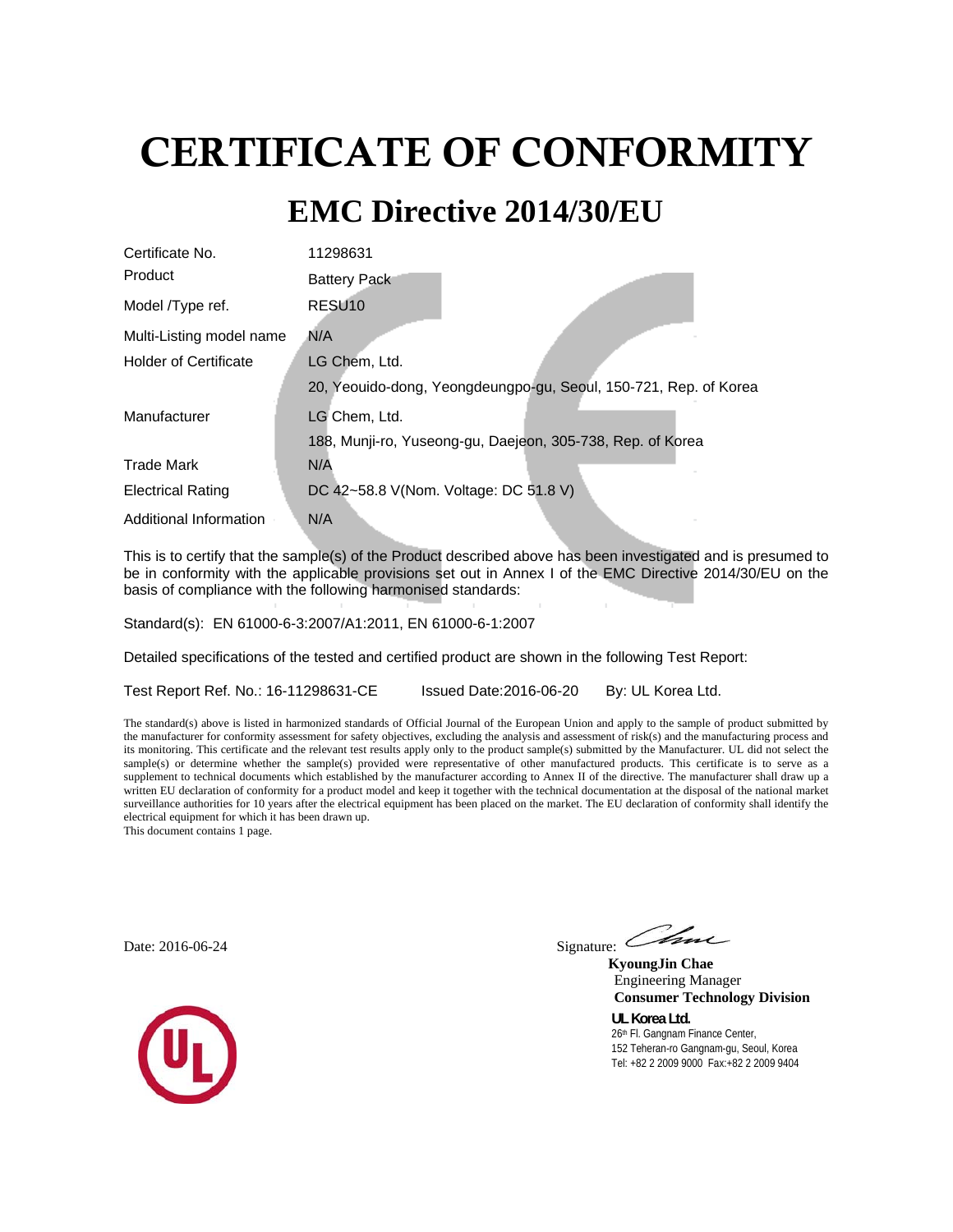

TUV Rheinland Korea Ltd. Mr. HwangHyun No Project Engineer Products/Electrical/BATT E&C Venture Dream Tower 6 41, Digital-ro 31-gil, Guro-gu, Seoul 08375 Rep. of Korea

Date  $: 07.03.2018$ Our ref. : HHN ZOL Your ref.: 386141

## Ref : R1 TÜV-Mark Approval - local

Type of Equipment : Secondary System, LiNiMnCoO2, as page 0001 Model Designation : See Certificate : R1 50352846 0003 Certificate No. Report No. : 50049857 004

Dear Mr. HwangHyun No,

Please find enclosed certification documents as specified above.

Please forward these originals to the certificate holder.

If you contact our office, please quote our reference above.

We thank you for your cooperation.

The license holder is: LG Chem, Ltd. 128, Yeoui-daero, Yeongdeungpo-gu, Seoul 150-721 Rep. of Korea

With kind regards,

Certification Body

Tetsuya Hashimoto

TÜV Rheinland Japan Ltd. Kansai Technology Assessment Center 1-3-14 Fukae Minami Higashinari-ku Osaka 537-0002, Japan

 $CSC$  : +81-6-6355-5400 Tel : +81-6-7656-6888 Fax: +81-6-7668-5777 e-mail: info@jpn.tuv.com www.jpn.tuv.com

テュフ ラインランド ジャパン株式会社 、<br>関西テクノロジーセンター (KTAC) 〒537-0002 大阪市東成区深江南1-3-14

カスタマーサービスセンター: 06-6355-5400 Tel : 06-7656-6888 Fax: 06-7668-5777 e-mail: info@jpn.tuv.com www.jpn.tuv.com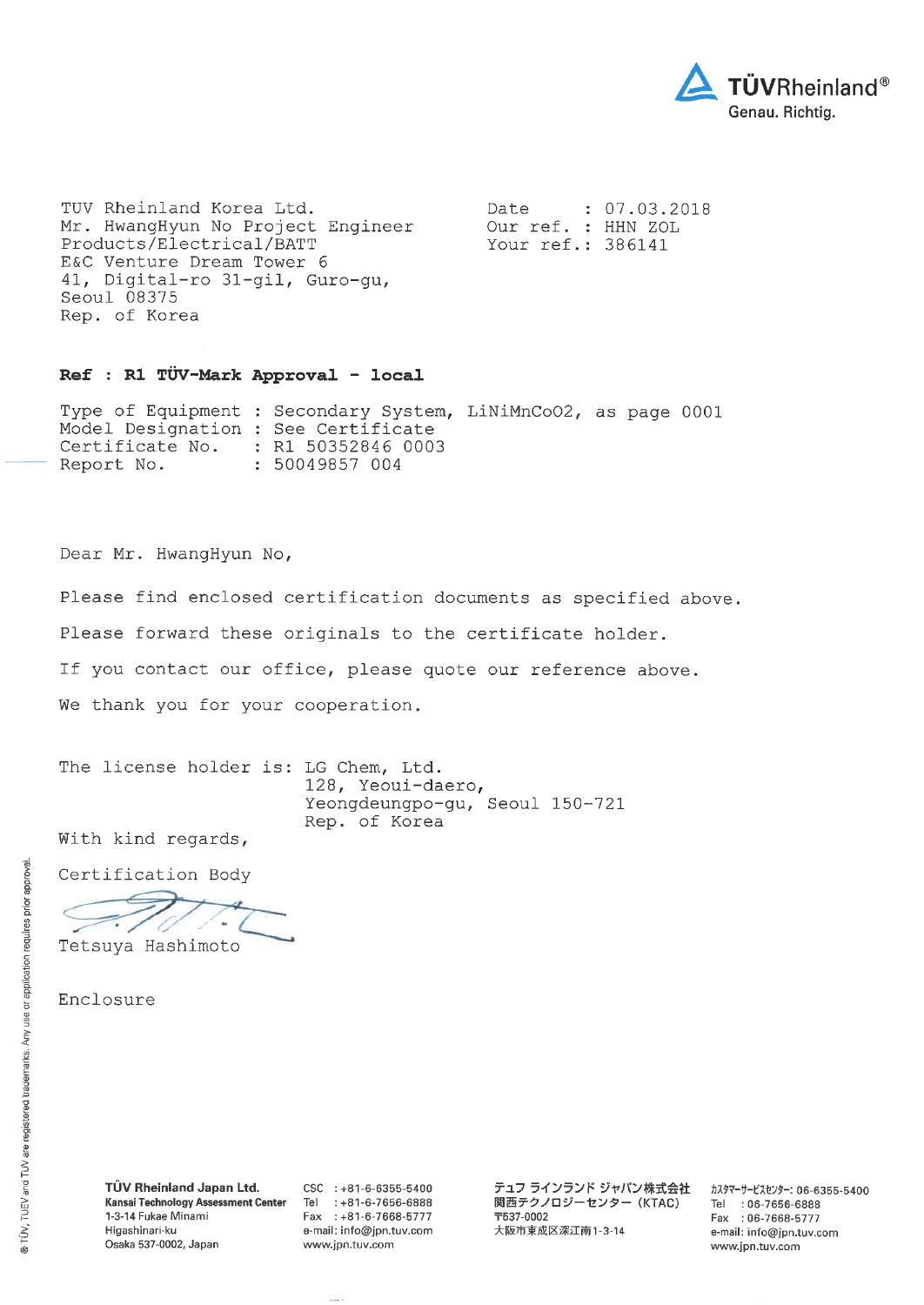

LG Chem, Ltd. Mr. Jaeseung Lee Assistant Manager Quality Management Dept. 128, Yeoui-daero, Yeongdeungpo-gu, Seoul 150-721 Rep. of Korea

 $: 07.03.2018$ Date Our ref. : HHN ZOL Your ref.: 386141

# Ref : R1 TÜV-Mark Approval - local

Type of Equipment : Secondary System, LiNiMnCoO2, as page 0001 Model Designation : See Certificate Certificate No. : R1 50352846 0003 : 50049857 004 Report No.

Dear Mr. Jaeseung Lee,

The above specified technical equipment has been tested and found to be in accordance with the relevant requirements.

Please find enclosed your certificate.

As the photo documentation is the evidence of certification, you need to keep the authorized copy for reference purposes as long as your certificate remains valid and the products are being sold.

If cancellation of the certificate is submitted by 15 November in a given year, no fee will be charged for the following year.

We appreciate your support and would like to offer our assistance in the approval of your future products through our extensive range of technical services. Please feel free to contact us whatever your requirements may be.

With kind regards,

Certification Body

9 Tetsuya Hashimoto

cc: TUV Rheinland Korea Ltd.

Enclosure

TÜV Rheinland Japan Ltd. Kansai Technology Assessment Center 1-3-14 Fukae Minami Higashinari-ku Osaka 537-0002, Japan

 $CSC$  : +81-6-6355-5400 Tel: +81-6-7656-6888 Fax: +81-6-7668-5777 e-mail: info@jpn.tuv.com www.jpn.tuv.com

テュフ ラインランド ジャパン株式会社 関西テクノロジーセンター (KTAC) 〒537-0002 大阪市東成区深江南1-3-14

カスタマーサービスセンター: 06-6355-5400 Tel : 06-7656-6888 Fax: 06-7668-5777 e-mail: info@jpn.tuv.com www.jpn.tuv.com